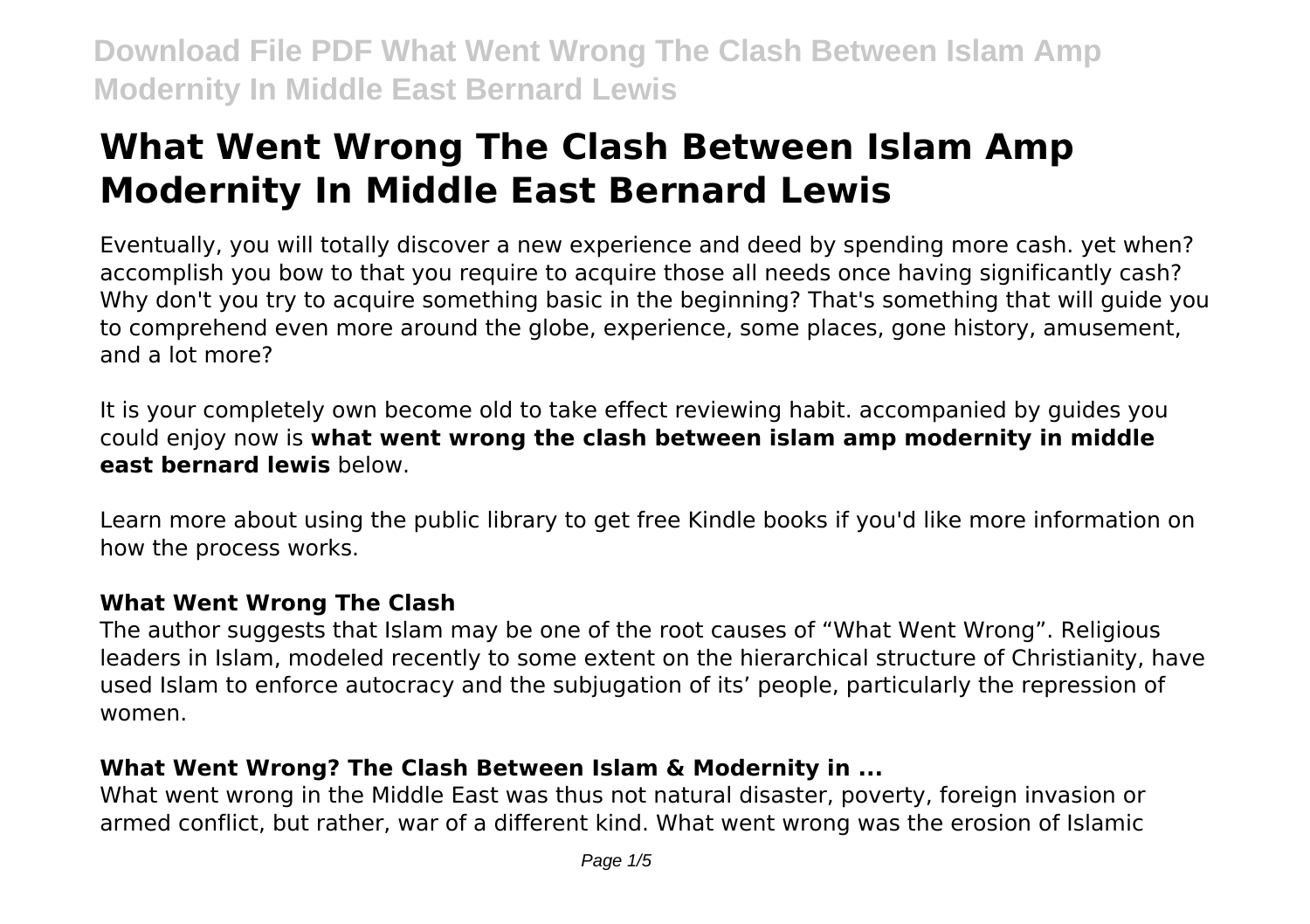institutions that traditionally provided for the ordering of Islamic societies, but that gradually wore away when confronted with modernity, leaving a vacuum that was filled by unscrupulous rulers.

#### **What Went Wrong?: The Clash Between Islam and Modernity in ...**

What Went Wrong? : The Clash Between Islam and Modernity in the Middle East Paperback – October 1, 2004 by

### **What Went Wrong? : The Clash Between Islam and Modernity ...**

What Went Wrong?: The Clash Between Islam and Modernity in the Middle East - Bernard Lewis - Google Books For centuries, the world of Islam was in the forefront of human achievement -- the foremost...

#### **What Went Wrong?: The Clash Between Islam and Modernity in ...**

Brief Summary of Book: What Went Wrong? The Clash Between Islam and Modernity in the Middle East by Bernard Lewis. Here is a quick description and cover image of book What Went Wrong? The Clash Between Islam and Modernity in the Middle East written by Bernard Lewis which was published in 2001–. You can read this before What Went Wrong?

# **[PDF] [EPUB] What Went Wrong? The Clash Between Islam and ...**

Bernard Lewis addresses the big question of "What Went Wrong" in the Muslim world with a great deal of knowledge but very little depth. Time and again he raises important issues and then moves quickly on to other important issues that he also only addresses lightly. This is a string of lectures and popular articles with little depth.

### **Amazon.com: Customer reviews: What Went Wrong? : The Clash ...**

Book Review: Bernard Lewis, What Went Wrong? The Clash Between Islam and Modernity in the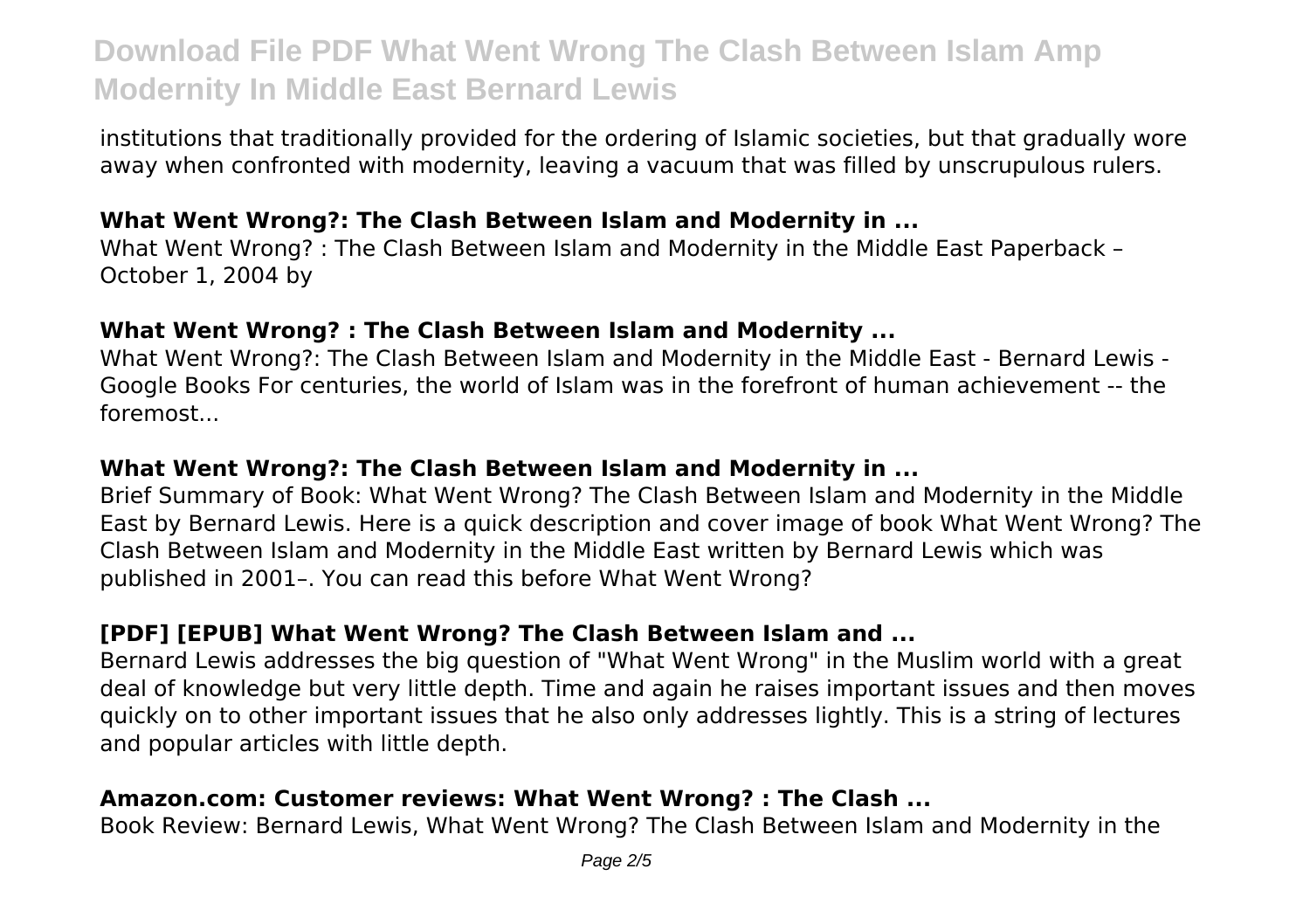Middle East (London: Weidenfeld & Nicholson, 2002, 180 pp., £12.99, hbk.);

### **Book Review: Bernard Lewis, What Went Wrong? The Clash ...**

What went wrong in the Middle East was thus not natural disaster, poverty, foreign invasion or armed conflict, but rather, war of a different kind. What went wrong was the erosion of Islamic institutions that traditionally provided for the ordering of Islamic societies, but that gradually wore away when confronted with modernity, leaving a vacuum that was filled by unscrupulous rulers.

#### **Amazon.com: Customer reviews: What Went Wrong?: The Clash ...**

What Went Wrong The Clash Between Islam And Modernity In The Middle East by Bernard Lewis

# **(PDF) What Went Wrong The Clash Between Islam And ...**

What Went Wrong? The Clash Between Islam and Modernity in the Middle East Bernard Lewis Perennial, 2002 In The Clash of Civilizations, Samuel P. Huntington refers to "the Western and particularly American belief in the universal relevance of Western culture."

# **"What Went Wrong? the Clash between Islam and Modernity in ...**

The Clash were an English rock band formed in London in 1976 as a key player in the original wave of British punk rock.They also contributed to the post-punk and new wave movements that emerged in the wake of punk and employed elements of a variety of genres including reggae, dub, funk, ska, and rockabilly.For most of their recording career, the Clash consisted of lead vocalist and rhythm ...

# **The Clash - Wikipedia**

Islam thought it was superior to the West. It failed to notice the Renaissance, the Reformation, the Scientific Revolution, or the Industrial Revolution. For centuries, Islam was dangerously blind to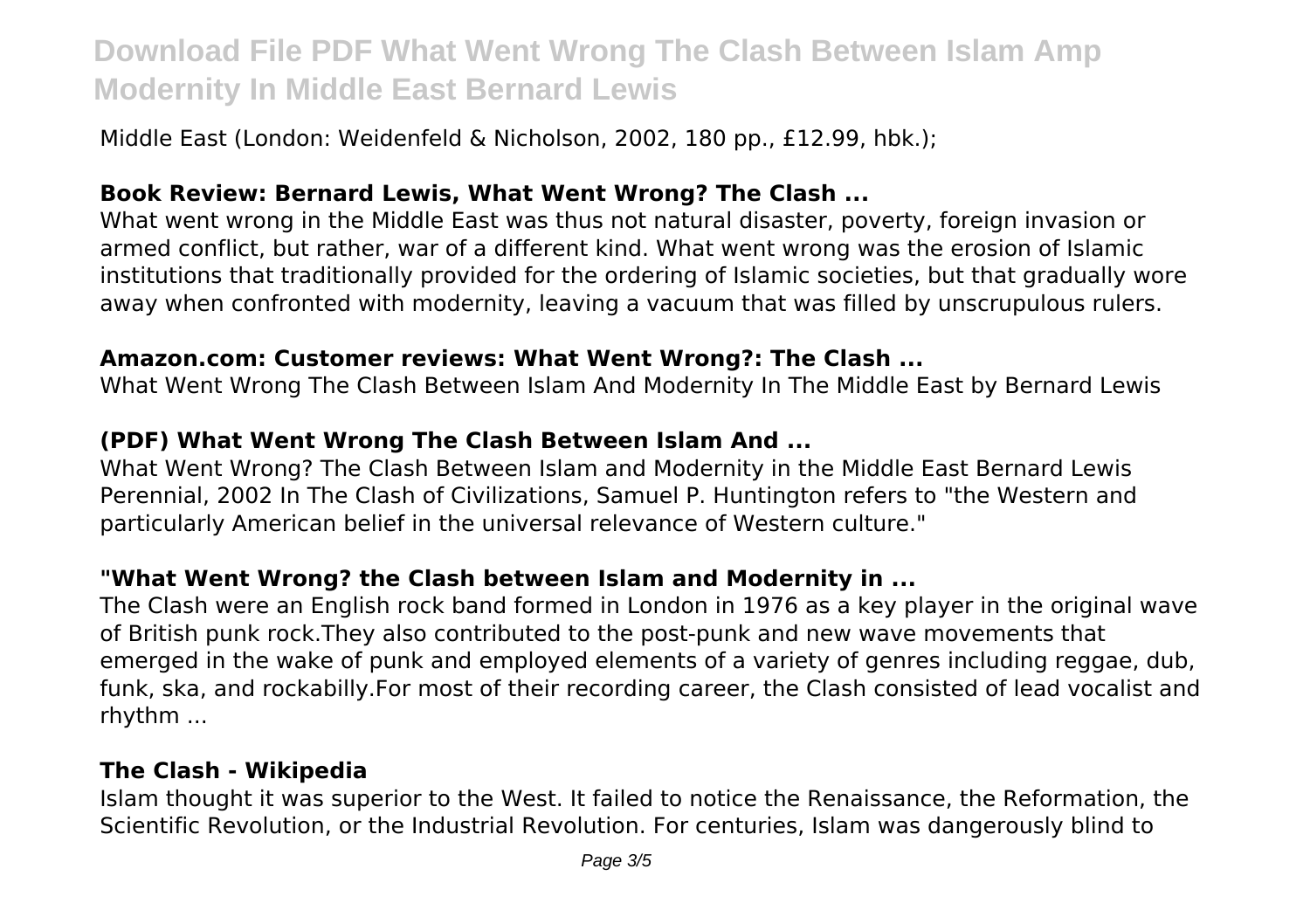reality. Islam was outflanked in Asia in the 1600's: Vasco daGama, then seaports, then colonies, then empires

#### **Amazon.com: Customer reviews: What Went Wrong?: The Clash ...**

Find helpful customer reviews and review ratings for What Went Wrong?: The Clash Between Islam and Modernity in the Middle East at Amazon.com. Read honest and unbiased product reviews from our users.

#### **Amazon.com: Customer reviews: What Went Wrong?: The Clash ...**

What Went Wrong? Western Impact and Middle Eastern Response is a book by Bernard Lewis released in January 2002, shortly after the September 11 terrorist attack, but written shortly before.The nucleus of this book appeared as an article published in The Atlantic Monthly in January 2002.. The book's thesis is that throughout recent history, specifically beginning with the failure of the second ...

#### **What Went Wrong? - Wikipedia**

What Went Wrong? is a short but dense exploration of the wresting of civilizational dominance from Islam to Christendom that started around the 15th century and continues to this day. It is concerned with the Islamic perception and response to the events of this decline.

#### **Buy What Went Wrong?: The Clash Between Islam and ...**

Bernard Lewis, FBA (31 May 1916 – 19 May 2018) was a British American historian specializing in oriental studies. He was also known as a public intellectual and political commentator.Lewis was the Cleveland E. Dodge Professor Emeritus of Near Eastern Studies at Princeton University.Lewis' expertise was in the history of Islam and the interaction between Islam and the West.